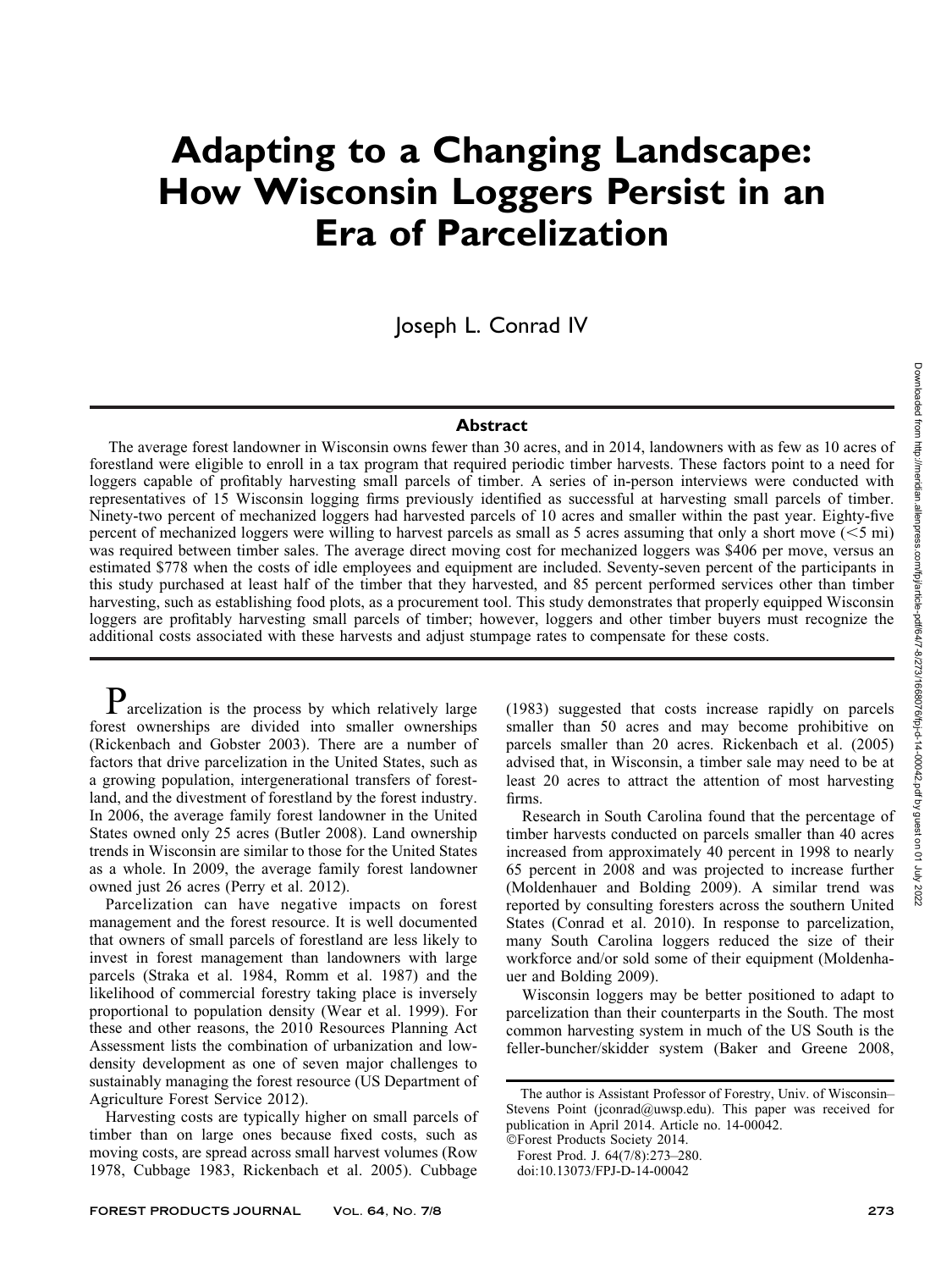Moldenhauer and Bolding 2009), which often requires five or more pieces of equipment and four or more workers per crew (Bolding et al. 2010). In contrast, the cut-to-length system is the most common system in Wisconsin (Rickenbach et al. 2005, Traver et al. 2013), and this system requires only two machines and two operators, which results in lower moving costs than feller-buncher/skidder systems. Furthermore, approximately one-third of Wisconsin loggers use chainsaw systems, and past research indicates that these loggers are more likely to harvest small private woodlands (Rickenbach and Steele 2005) and are better equipped than fully mechanized loggers to profitably harvest parcels smaller than 20 acres (Allred et al. 2011).

Wisconsin's Managed Forest Law (MFL) program was open to landowners with at least 10 contiguous acres that are 80 percent forested at the time of this writing (Wisconsin Department of Natural Resources [WDNR] 2013). The MFL program reduces tax rates for enrolled landowners from a statewide average of \$42.70/acre to either \$10.68/acre for land closed to the public or \$2.14/acre for land open to the public. The MFL program requires landowners to have a management plan and conduct active management, including timber harvesting. The relatively small minimum acreage required for enrollment in this program may create difficulty if loggers cannot profitably harvest parcels that are 10 acres and smaller because landowners may be penalized with a noncompliance fee of \$250, loss of MFL designation, as well as withdrawal taxes and fees if planned harvests are not performed.

Clearly, there is a need for logging firms that are willing and able to harvest small parcels of timber. Urbanization and parcelization will continue, and landowners enrolled in the MFL program need to have their timber harvested to comply with the law. Therefore, the purpose of this study was to identify the characteristics of and strategies used by Wisconsin logging firms that profitably harvest small parcels of timber.

## Methods

#### Logger interviews

For the purposes of this study, a successful small-parcel logging firm was defined as a logging firm that regularly and successfully harvests parcels of timber smaller than 40 acres and is capable of successfully harvesting parcels smaller than 20 acres. The 40-acre threshold was identified as a breaking point between firms that specialize in harvesting small parcels on family forest land versus those firms that specialize in harvesting larger parcels on state, county, and industrial/corporate forestland (Rickenbach and Steele 2006).

Successful small-parcel loggers were identified by contacting 48 mills and forest industry experts by phone and e-mail. Mill contacts were targeted toward procurement foresters when these entities could be identified; however, when this was not possible, inquiries were directed to mill managers or other responsible officials. Wisconsin mills were identified using Wisconsin's Wood Using Industry Online Database (University of Wisconsin–Madison et al. 2006). Mills purchasing more than 3 million board feet of timber annually were contacted and asked to provide the name and contact information for loggers who successfully harvest small parcels of timber. The 3 million board feet cutoff was chosen to eliminate secondary mills, hobby mills, and small mills that deal with few or no loggers. These contacts yielded a total of 80 unique loggers from across Wisconsin, which represents approximately 10 to 15 percent of Wisconsin loggers based on past studies (Rickenbach and Steele 2005, Rickenbach et al. 2005, Traver et al. 2013). From the list of 80 loggers, 19 were selected for further study. Loggers were selected based on the frequency with which their firm was mentioned by mills and forest industry experts, the type of harvesting system used, and geographic distribution. Logging firms that were mentioned by multiple entities were automatically included in the study because this was considered strong evidence that the logger was actually successful on small parcels. Additionally, if a logger was said to have a unique or innovative logging system, that logger was included in the study. Finally, Wisconsin was divided into four quadrants using US Highway 51 as the east/west divider and Wisconsin State Highway 29 as the north/south divider, and at least one logger was selected from each quadrant. Forest type, population density, and topography vary considerably across Wisconsin, and therefore receiving input from loggers from each region was considered beneficial.

After the 19 loggers were selected, each logger was contacted by phone to request an on-site interview. Fifteen loggers agreed to participate in the study, while the remaining four either chose not to participate or did not return telephone calls. This participation rate is comparable to the one reported by Stone et al. (2011) in a similar study. Interviews were conducted during the summer and early fall of 2013 at active harvesting sites or another location chosen by the logger. In most cases, the interview was conducted with the owner of the logging firm, but in three cases the interview was conducted with another individual familiar with the logging firm's structure and operations, such as a staff forester or timber buyer. During the interviews, data were collected relating to the size of parcels harvested, moving costs, harvesting equipment, timber procurement, type of timber harvested, profitability, and experience.

#### Moving cost estimate

The direct cost of moving equipment from one site to another was provided by loggers during the interviews. For loggers that do not own a truck and low-boy, this was the cost of hiring an outside contractor with a truck and low-boy to move equipment from one site to another. For logging firms that own a truck and low-boy, this cost would include the wages paid to the truck driver, fuel costs, and wear-andtear on the truck and low-boy. In addition to the direct cost of moving, the cost of wages for idle employees and the fixed cost of idle equipment should also be included to fully reflect the cost of moving (Cubbage 1982). The hourly cost of owning harvesting equipment was estimated using the machine rate method (Miyata 1980). The following assumptions were made for both harvesters and forwarders: an economic life of 6 years, a salvage value of 20 percent of the purchase price, an interest rate of 8 percent, a tax rate of 4 percent, and 2,000 scheduled machine hours per y (Brinker et al. 2002). Purchase prices of \$300,000 and \$169,000 were assumed for harvesters and forwarders, respectively (median reported investments by mechanized loggers). Equipment operator wages were estimated to be \$15.31/h (US Department of Labor Bureau of Labor Statistics 2012), and labor overhead was assumed to be 40 percent of the base rate.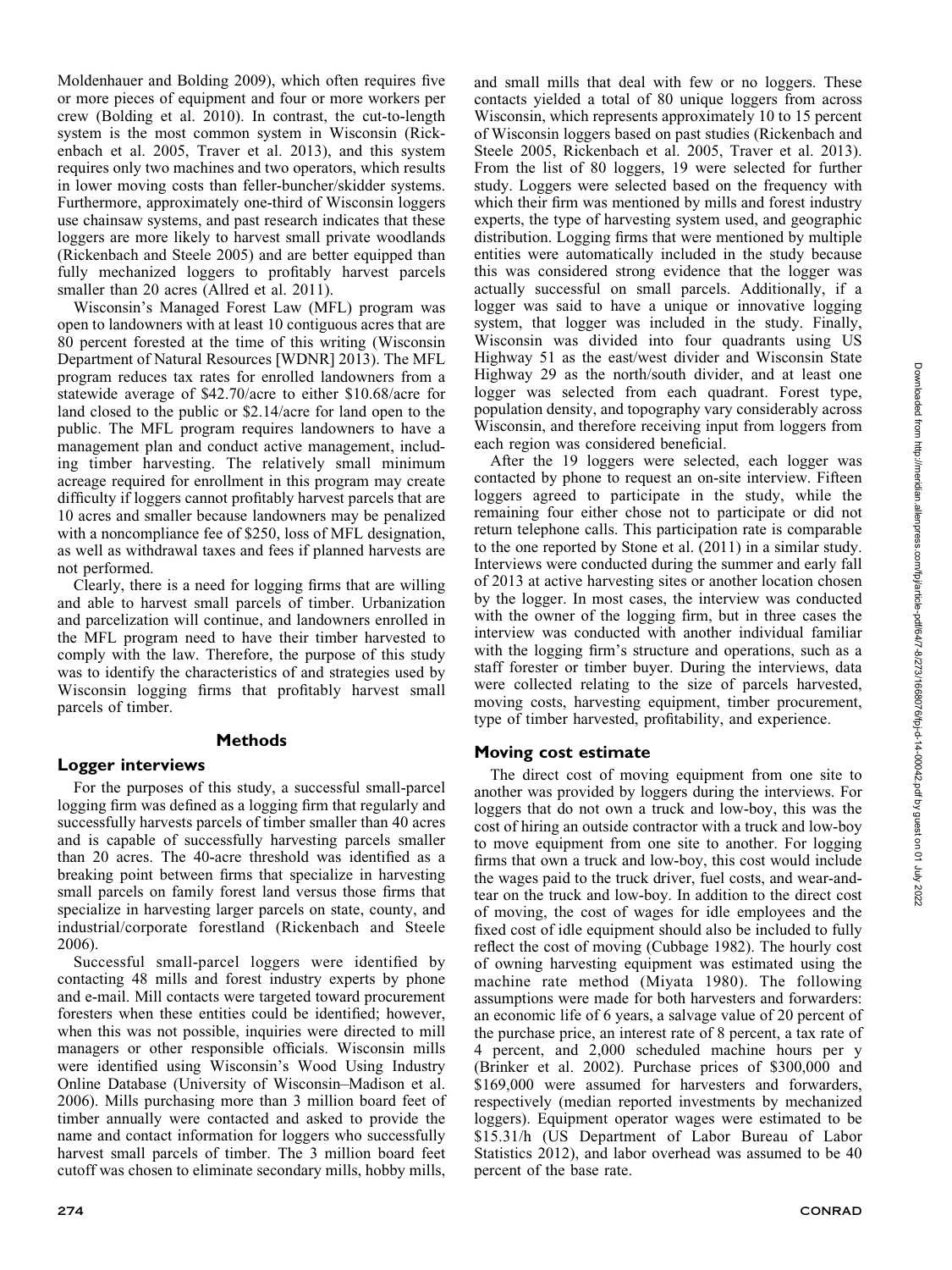#### Harvesting cost estimate

In order to demonstrate the impact of parcel size on harvesting costs, a simulated thinning of a 50-year-old red pine (Pinus resinosa Ait.) stand with a site index of 60 (base age 50) was conducted. The hypothetical stand was planted with 436 trees per acre and was thinned at ages 30 and 50 as suggested by Ek et al. (2006). The harvest volume was estimated using the RPYLD version 2.0.0 growth and yield model (Hansen 2008). The harvest removed 112 trees per acre with an average diameter at breast height (dbh) of 10.5 inches, which resulted in a harvest of 47 tons/acre. Harvesting costs were estimated using LogCost version 13.1, a harvesting cost estimation model developed by the US Forest Service (Rheinberger 2013). The model includes a 2 percent profit allowance in its cost estimate; however, this was removed for the purposes of this study. Harvesting costs were estimated for a system using a John Deere 1070E harvester and a John Deere 1010E forwarder. Off-road diesel was assumed to cost \$3.00/gal. Hauling costs were estimated using the values provided by Abbas et al. (2013) for a 50-mile hauling distance. Moving costs were estimated using the average direct moving cost reported by participants in the study plus the cost of idle employees and equipment as estimated using the machine rate method.

## Results and Discussion

## Three harvesting systems

Loggers in this study used three systems to harvest small parcels: cut-to-length (13), chainsaw and skidder (1), and specialized small-scale equipment (1). Of the 13 loggers that used cut-to-length equipment, 7 used rubber-tired harvesters and 6 used tracked harvesters (Table 1). The ability of mechanized loggers to harvest small parcels of timber is encouraging because the majority of Wisconsin loggers use mechanized systems (Traver et al. 2013). Small parcels of timber are often located near the landowner's residence, which makes timber utilization and aesthetics more important than on secluded harvests. Loggers C, F, and J suggested that cut-to-length equipment improves utilization and leaves a more aesthetically pleasing site after harvest than other systems.

One logger in southwestern Wisconsin harvested timber with a chainsaw and cable skidder. In the steep terrain of southwestern Wisconsin, it is common for loggers to construct bladed skid trails and use cable skidders to winch logs to the skid trails. Chainsaw systems typically require lower capital investments than cut-to-length systems, which reduces overhead costs and may allow chainsaw-based loggers to be competitive with mechanized loggers on small sales. This logger invested only \$51,000 in equipment, whereas the smallest capital investment by fully mechanized loggers was \$115,000 by Logger E (Table 1). While \$51,000 appears low, the median investment by chainsaw loggers was just \$60,000 in 2010 (Traver et al. 2013).

There are several disadvantages to harvesting small parcels of timber with chainsaws. First, in Wisconsin, the average chainsaw crew produced only one-third of the annual volume produced by the average cut-to-length crew in 2010 (Traver et al. 2013). In this study, the chainsaw and cable skidder system produced approximately 8,250 tons/y, while cut-to-length loggers' annual production ranged from 6,045 tons (Logger M) to 30,875 tons (Logger H). Second, worker's compensation insurance rates in Wisconsin at the time of this study were \$39.78 per \$100 worth of payroll for chainsaw loggers versus only \$10.95 per \$100 of payroll for fully mechanized loggers (Wisconsin Compensation Ratings Bureau 2013). Finally, probably because of the danger and strenuous nature of the work, it can be difficult to find employees willing to work on chainsaw crews. Several loggers in this study that had once operated chainsaw crews had shifted to cut-to-length logging in part because they had difficulty staffing chainsaw crews.

One logger used specialized small-scale equipment to harvest timber. He used a Kioti Forester DK35SE tractor, a Metavic forwarder trailer pulled and powered by the tractor, a Metavic Wheeler for transporting logs to the mill and moving equipment, and chainsaws for felling. This logger typically harvests between 500 and 800 tons per y. This system required an initial investment of approximately \$128,000 for new equipment, including the cost of a pickup. While this is higher than the median investment of \$60,000 by non-mechanized firms in Wisconsin (Traver et al. 2013), this system does allow the logger to perform all harvesting

Table 1.-Profile of 13 cut-to-length loggers that were identified as successful at harvesting small parcels in Wisconsin.<sup>a</sup>

| Identifier | Harvester type | Firm structure      | Firm age<br>(y) | Annual production<br>(tons) | Capital invested<br>(US\$) | Debt as a percentage of<br>equipment value $(\% )$ |
|------------|----------------|---------------------|-----------------|-----------------------------|----------------------------|----------------------------------------------------|
| A          | Rubber-tired   | 2 crews             | 30              | 29,094                      | 649,000                    | 35                                                 |
| B          | Tracked        | 1 crew              | 10              | 23,375                      | 525,000                    | 90                                                 |
| С          | Tracked        | Sole proprietorship | 24              | 7,425                       | 193,000                    | $\bf{0}$                                           |
| D          | Tracked        | l crew              | 12              | 18,656                      | 610,000                    | 52                                                 |
| E          | Tracked        | l crew              | 21              | 14,100                      | 115,000                    | 50                                                 |
| F          | Rubber-tired   | Sole proprietorship | 15              | 8,706                       | 600,000                    | 100                                                |
| G          | Rubber-tired   | $3+$ crews          | $30+$           | 18,800                      | 500,000                    | 80                                                 |
| H          | Rubber-tired   | $3+$ crews          | 20              | 30,875                      | 500,000                    | 60                                                 |
|            | Tracked        | 1 crew              | 12              | 19,900                      | 410,000                    | $<$ 10                                             |
|            | Tracked        | $3+$ crews          | 43              | 15,438                      | 425,000                    |                                                    |
| K          | Rubber-tired   | $3+$ crews          | 20              | 21,825                      | 900,000                    | 60                                                 |
|            | Rubber-tired   | 1 crew              | 26              | 24,250                      |                            | $\theta$                                           |
| М          | Rubber-tired   | $3+$ crews          | 28              | 6,045                       | 270,000                    | 80                                                 |

<sup>a</sup> For logging firms operating multiple crews, the equipment, annual production, capital investment, and debt listed are for the crew that the interviewee considered to be the best equipped to harvest small parcels of timber. A sole proprietorship includes only an owner-operator, while a crew consists of two workers.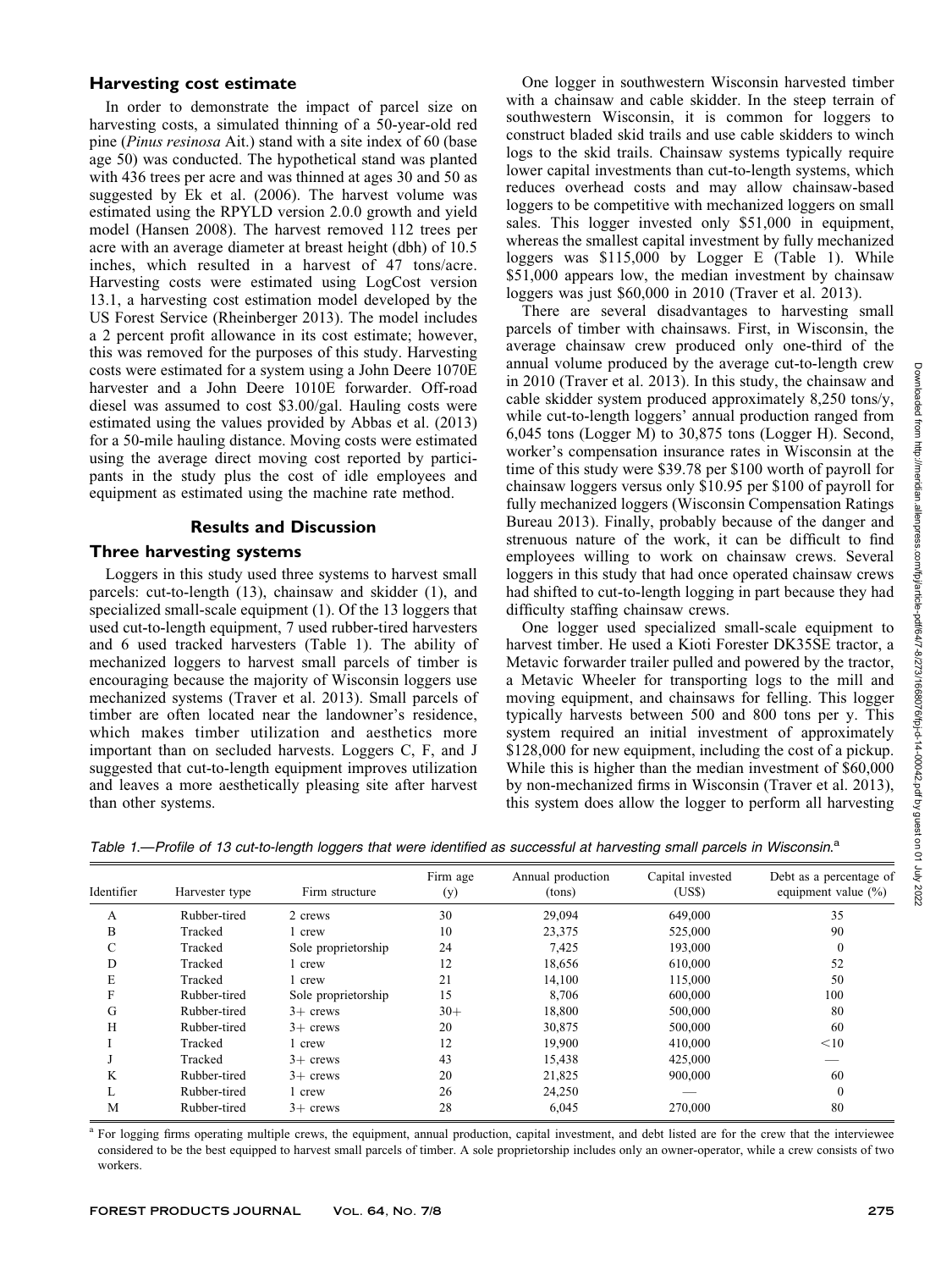functions from felling trees to delivering wood to the mill and moving equipment between harvest sites, whereas many loggers contract with outside entities for hauling timber and moving equipment. This logger has used this system for approximately 12 years, but has yet to make a profit. He is retired from another occupation and logging is considered an ''expensive hobby.'' He takes satisfaction in his work and considers it his contribution to good land stewardship.

While past research indicates that chainsaw loggers can be competitive on small sales (Rickenbach and Steele 2005, Allred et al. 2011), the trend toward greater mechanization in the logging industry is continuing (Traver et al. 2013). For this reason and because this study included only two chainsaw loggers, the remainder of the results will focus on participants using mechanized systems.

#### Capital investment

Capital investment among mechanized loggers in this study ranged from \$115,000 to \$900,000 (Table 1). Somewhat surprisingly, 7 of the 13 mechanized loggers had more capital invested in equipment than the median investment of \$480,000 by mechanized loggers in Wisconsin (Traver et al. 2013). However, the cost of a new set of cut-to-length equipment can easily exceed \$1 million, and approximately 15 percent of mechanized loggers in Wisconsin had more than \$1 million invested in equipment in 2010 (Traver et al. 2013). None of the loggers in this study invested \$1 million in equipment. Logger M suggested that loggers with \$600,000 harvesters cannot be profitable on small parcels of timber. Only three of the mechanized loggers in this study suggested that they would be better equipped to harvest small parcels if they had additional capital invested in equipment, and two of these three simply wanted to replace one or more of their aging machines.

Several of the loggers in this study were able to reduce the purchase price of their equipment by purchasing excavators that had been retrofitted with a harvester head. Logger C purchased a John Deere 490E excavator with a Fabtek harvester head for \$120,000, and Logger E purchased a Link-Belt excavator with an Upton harvester head for \$80,000. These machines may be less productive than new purpose-built machines; however, for loggers harvesting small parcels of timber, accepting reduced productivity in exchange for lower fixed costs may be worthwhile.

Eight of the 13 mechanized loggers in this study had debt levels equal to at least half of the value of their equipment (Table 1). It is not uncommon for loggers to carry high debt loads because of the capital requirements of the business; however, high debt levels may reduce flexibility and force loggers to focus on tracts with large harvest volumes to ensure the firm generates enough revenue to make its monthly payments. Logger B suggested that his debt load required a break-even production level of 640 tons/wk, which made him hesitant to commit to harvest small parcels.

#### Timber harvest size

Participating loggers estimated that their average harvest size during the previous year was just 27 acres, which is approximately the same size as the average family forest in Wisconsin (26 acres; Perry et al. 2012). Despite the impacts of parcelization and the recent economic downturn, 7 of the 13 mechanized loggers reported that they were profitable in each of the past 10 years, and 11 of 13 had been profitable in at least 7 of the past 10 years. Six of the 13 mechanized loggers reported an average harvest size smaller than the average family forest (Table 2). Twelve of the 13 mechanized loggers harvested tracts that were 10 acres or smaller during the previous year. Eleven of the 13 stated that they would be willing to harvest parcels as small as 5 acres as long as the tract required only a short move  $\leq 5$ mi). In terms of volume, 8 of the 13 loggers in this study stated that they would be willing to harvest parcels with as little as 150 tons of timber (about five truckloads). These results are similar to those of Kittredge et al. (1996), who found that more than 80 percent of Massachusetts loggers would harvest a 5-acre parcel if it contained five truckloads of timber and/or was no more than 5 miles from home.

These results indicate that properly equipped loggers are capable of harvesting MFL mandated harvests. The majority of participants in this study were willing to harvest parcels that are 10 acres or smaller, which is the minimum acreage required to enroll in the MFL program (WDNR 2013). Logger K suggested that during the early days of the MFL program, plan writers had a tendency to lay out harvests that

| Identifier |                                               |       |                                          | Avg. moving distance                   | $<$ 5-mi moving distance                 |                                        |
|------------|-----------------------------------------------|-------|------------------------------------------|----------------------------------------|------------------------------------------|----------------------------------------|
|            | 2012 harvest size (acres)<br>Smallest<br>Avg. |       | Minimum required<br>harvest size (acres) | Minimum required<br>harvest vol (tons) | Minimum required<br>harvest size (acres) | Minimum required<br>harvest vol (tons) |
| А          | 30                                            |       | 0.5                                      | 10                                     | 0.5                                      | 10                                     |
| В          | 40                                            |       | 10                                       | 234                                    |                                          | 234                                    |
|            | 20                                            | 10    | 20                                       | 186                                    |                                          | 74                                     |
| D          | 18                                            | 10    |                                          | 124                                    |                                          | 124                                    |
| E          | 50                                            |       | 10                                       | 235                                    |                                          | 118                                    |
|            | 30                                            | 20    | 15                                       | 299                                    |                                          | 62                                     |
| G          | 20                                            | $<$ 1 | 10                                       | 235                                    |                                          | 59                                     |
| Н          | 30                                            |       |                                          | 119                                    |                                          | 119                                    |
|            | 40                                            |       | 20                                       | 746                                    |                                          | 373                                    |
|            | 20                                            |       | 10                                       | 238                                    | 10                                       | 238                                    |
|            | 28                                            | 1.5   | 10                                       | 364                                    |                                          | 243                                    |
|            | 20                                            |       | 10                                       | 243                                    | 10                                       | 243                                    |
| М          | 10                                            |       |                                          | 116                                    |                                          | 70                                     |

Table 2.—Average harvest tract size during the previous year, the smallest harvest performed during the previous year, and the smallest parcel that the logger would be willing to harvest as estimated by participating mechanized loggers.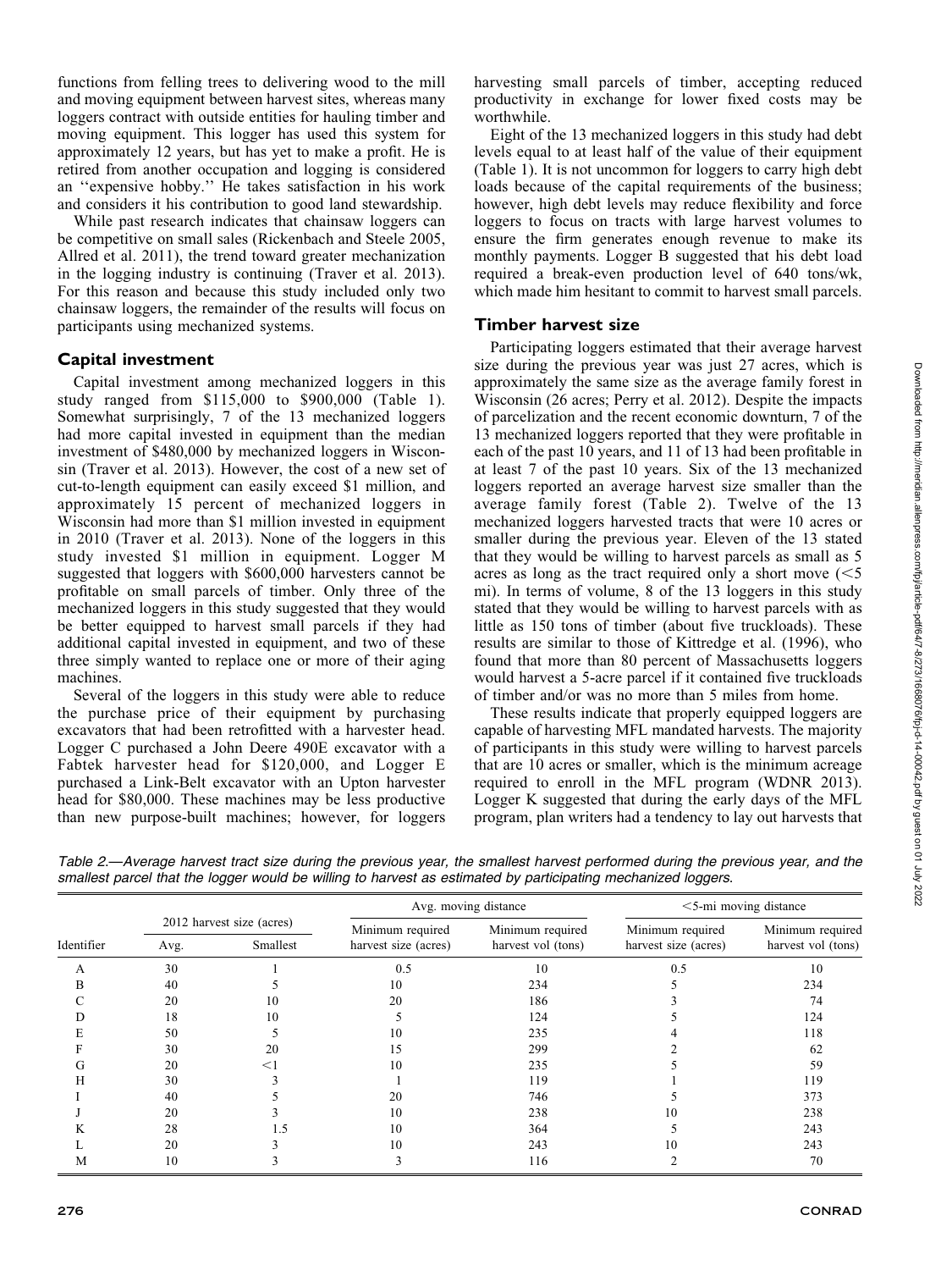were as small as 2 or 3 acres, meaning that the planner had taken a 10-acre parcel and applied several different harvest prescriptions that required separate stand entries. Logger K suggested that progress had been made and that most MFL plans had feasible harvest prescriptions today. Logger L echoed these sentiments, stating that the MFL program is ''wonderful'' for both landowners and loggers and that foresters are doing a better job of planning manageable harvests than in the past.

It is important to recognize that the number of acres available in a timber sale is not the only factor that influences feasibility. When asked to rank the importance of harvest area, harvest volume, timber value, and the proximity of a site to current or planned harvests, loggers ranked volume as most important, followed by value, proximity to current or planned harvests, and then harvest area. Furthermore, site-specific characteristics such as access, operability, and proximity to the mill were listed as factors that influenced loggers' decisions to harvest small parcels. Easy access for trucks and good landing locations reduce logging costs. In Wisconsin, many parcels are inaccessible during the summer months because of soil moisture, oak wilt concerns, or other restrictions, and so small parcels that are operable during the summer are attractive to loggers. Sites that are close to a mill have low transportation costs, which may offset high harvesting costs on small parcels. Nevertheless, parcel size is important in determining operational feasibility, because volume and value available on a site at rotation age is determined in part by early-rotation and midrotation thinnings, whose feasibility is dependent on acreage because these treatments generally produce low per-acre volumes.

## Timber purchasing strategies

Ten of the 13 mechanized loggers interviewed during this study purchased at least 50 percent of the timber that they

Table 3.—Timber purchasing strategies employed by 13 mechanized small-parcel loggers in Wisconsin.

| Strategy                                                                  | No. of loggers using<br>strategy $(n = 13)$ |
|---------------------------------------------------------------------------|---------------------------------------------|
| Primary purchaser of timber<br>$($ >50% of timber harvested) <sup>a</sup> |                                             |
| Logging firm                                                              | 10                                          |
| Mill                                                                      | $\mathcal{L}$                               |
| Third-party wood broker                                                   | $\mathfrak{D}$                              |
| Most common harvest type                                                  |                                             |
| Thinning                                                                  | 7                                           |
| Regeneration harvest                                                      |                                             |
| (clear-cut, seed tree, or shelter wood)                                   | 3                                           |
| Equal                                                                     | 3                                           |
| Services in addition to logging                                           |                                             |
| Food plot establishment                                                   | 7                                           |
| Land conversion                                                           | 4                                           |
| Wildlife openings                                                         | $\mathcal{L}$                               |
| Brush removal                                                             | $\mathfrak{D}$                              |
| Yard-tree removal                                                         | 2                                           |
| Other                                                                     | 5                                           |
| None                                                                      | 2                                           |
|                                                                           |                                             |

<sup>a</sup> Does not sum to sample size because one logger harvested equal amounts from two categories.

harvest, and 9 of these loggers purchased at least 80 percent of the timber that they harvest (Table 3). Loggers have historically been the primary purchasers of stumpage in Wisconsin (Rickenbach et al. 2005). This strategy gives loggers flexibility in terms of the tracts that they harvest and allows them to group small tracts together to reduce moving costs.

Every mechanized logger in this study has attempted to group small sales together. Most of the loggers had been somewhat successful with this approach; however, grouping sales does not overcome all of the challenges associated with harvesting small parcels. For example, for loggers owning tracked equipment, any move beyond crossing a road will require a truck and low-boy, which will cost the logger several hundred dollars. Second, each harvest requires paperwork to be filed with the county in which timber is to be harvested. Third, each harvest, regardless of the volume available, requires time to be spent with the landowner prior to the harvest to ensure the landowner's objectives are achieved. Harvest preparation costs are especially important for logging business owners that also operate equipment. Four of the loggers in this study had a business owner that was responsible for purchasing timber and operating equipment. These loggers must target parcels that yield enough volume to compensate for the production lost while meeting with landowners. Logger L refuses to harvest parcels with less than 360 tons available for harvest because on parcels with less volume, he will lose money because of time spent with the landowner. Three of the logging firms in this study employed foresters to purchase timber and interact with landowners; however, the remainder only hired foresters to perform specific tasks such as timber marking and plan writing, meaning that the logger was the primary contact with the landowner for the majority of the firms in this study.

Loggers often perform services in addition to timber harvesting to appeal to landowners. All but two of the mechanized loggers in this study offered at least one service other than timber harvesting, with food plot establishment the most common service provided (Table 3). For most loggers these additional services were not a large part of their business, and they did not perform these services on every sale, but these services did help them purchase timber from some landowners. Loggers should ensure that they are compensated for the time spent performing these services either as a direct payment or in the form of reduced stumpage rates. The cost of owning and operating cut-tolength equipment can easily exceed \$100 per scheduled machine hour per machine (Adebayo et al. 2007), and so loggers cannot afford to conduct these services for free. Logger K stated that he often engages in a ''bartering process'' with landowners over special services to ensure that he makes money and the landowner's objectives are achieved. Logger L stated that he tries to limit the time spent on additional services because landowners expect this work to be conducted free of charge.

#### Moving distance and cost

The average moving distance for mechanized loggers in this study was just 30 miles. The average reported moving cost was also fairly modest at \$406 per move for cut-tolength systems. However, once the costs of idle equipment and the wages paid to idle employees are included, the average moving cost increases to \$778 per move. By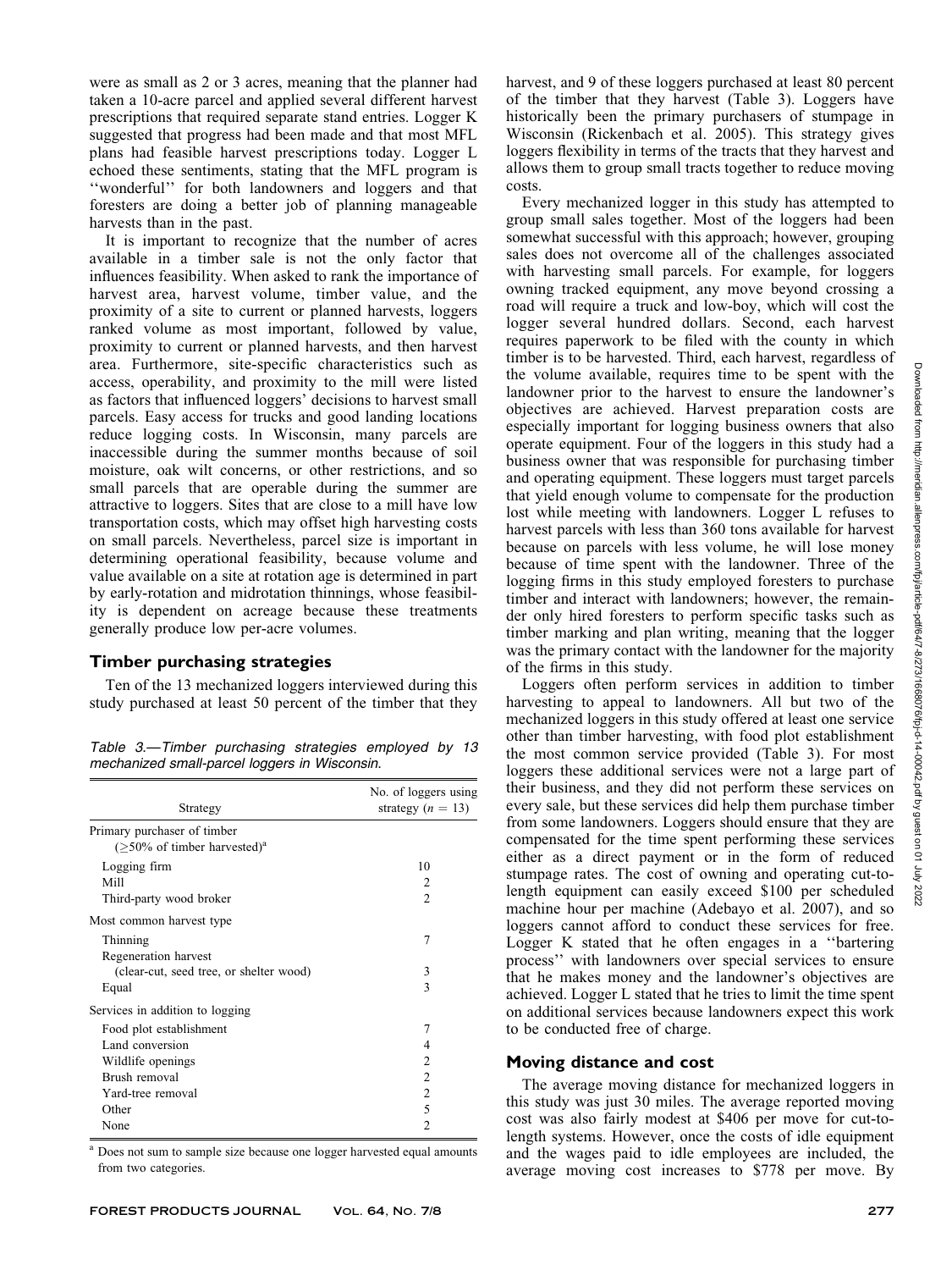Table 4.—Logging costs for a hypothetical thinning of a 50-year-old red pine stand (Pinus resinosa Ait.) with a cut-to-length harvesting system illustrating the impact of harvest size on delivered cost.

|                      |                    | $Cost (\frac{\pi}{2})$ |        |         |           |  |
|----------------------|--------------------|------------------------|--------|---------|-----------|--|
| Harvest size (acres) | Harvest vol (tons) | Harvesting             | Moving | Hauling | Delivered |  |
| 40                   | 1,897              | 24.61                  | 0.41   | 8.08    | 33.10     |  |
| 10                   | 474                | 23.97                  | 1.64   | 8.08    | 33.69     |  |
|                      | 237                | 23.79                  | 3.28   | 8.08    | 35.15     |  |
|                      | 47                 | 23.54                  | 16.41  | 8.08    | 48.03     |  |

comparison, Greene et al. (1997) assumed moving costs of approximately \$1,500 (adjusted to 2014 dollars) for cut-tolength and whole-tree systems, and Abbas et al. (2013) calculated moving costs well in excess of \$1,000 per move for cut-to-length systems. It is important to note that if loggers moved outside of normal operating hours they could reduce their moving costs to approximately \$406 because the costs of idle equipment and idle employees would not apply. However, the vast majority of loggers in this study moved during normal operating hours. Several loggers reduced their moving costs by driving rubber-tired equipment on public highways between sales. This strategy allows the logger to move at his convenience and allows the harvester and forwarder to move between sites at different times. For these reasons, Logger H stated that he was willing to drive his equipment on public roads for up to 10 miles between harvest sites.

On average, cut-to-length loggers required a minimum volume of 242 tons to justify moving a typical distance to a new harvest site (Table 2). Assuming a move costs a total of \$778 and the harvest generates 242 tons of timber, the logger would incur moving costs of \$3.21/ton. Assuming that mills are not willing to pay extra for timber harvested from small parcels, this cost must be recovered from reduced stumpage prices.

### Simulated harvest

In order to demonstrate the impact of reduced parcel size on harvesting costs, a simulated thinning of a 50-year-old red pine stand was conducted. The harvest generated approximately 47 tons/acre (Table 4). Seven of the 13



Figure 1.—Delivered cost and delivered prices (Prentiss and Carlisle 2012) for a hypothetical thinning of a red pine (Pinus resinosa Ait.) stand that removes 47 tons/acre assuming hauling costs of \$8.08/ton and one-way moving costs of \$778.

mechanized loggers in this study harvested at least onequarter of their annual volume from red pine stands, and 10 of the loggers stated that they harvested at least as much volume from thinnings as regeneration harvests (Table 3). Therefore, this simulated harvest can be considered representative of what the loggers in this study harvest.

On a 40-acre parcel, the delivered cost of timber was \$33.10/ton (Table 4). This is lower than the costs reported for cut-to-length systems in Michigan (Abbas et al. 2013), but is similar costs reported for cut-to-length systems in Georgia after adjusting for inflation (Greene et al. 1997). With a parcel size of 40 acres, the logger could break even if he paid stumpage prices of approximately \$8, \$19, and \$23 for pulpwood, saw bolts, and sawtimber, respectively, at recent delivered prices (Prentiss and Carlisle 2012). As parcel size is reduced, moving costs per ton increase, which necessitates lower stumpage prices if the logger is to remain profitable. In this scenario, the delivered cost of timber does not exceed the delivered price of pulpwood until parcel size reaches 1 acre (Fig. 1). It is important to note that sale preparation and administration costs are not included in this simulation because these costs will vary considerably between sites, between organizations, and may be paid for by the landowner directly.

Clearly, small landowners should not expect to receive the same stumpage prices per unit on a 5-acre parcel as they would receive on a 40-acre parcel. On the other hand, loggers should be cognizant of paying competitive stumpage rates. When purchasing timber from small landowners, the power of reputation and word-of-mouth is significant. If a logger earned a reputation for paying below market rates for stumpage, the logger might find it difficult to purchase timber from landowners in the future. Logger A noted that 30 years of experience and a good reputation allowed him to purchase timber from small landowners and also remain profitable in each of the past 10 years. Logger C noted that he had several years' worth of timber lined up to harvest because landowners request him to harvest their timber because of his stellar reputation.

#### **Conclusions**

Mechanized loggers in this study are currently harvesting parcels that are 10 acres and smaller, and these loggers are willing to harvest parcels with as few as five truckloads of timber available. This is encouraging because of increasing mechanization in the logging industry and the ongoing parcelization of family forestland. All participants in this study were willing to harvest 10-acre parcels, which is the minimum parcel size that can be enrolled in the MFL program (WDNR 2013). This is important because enrolled landowners can face taxes, fees, and loss of MFL designation if planned harvests are not conducted. Loggers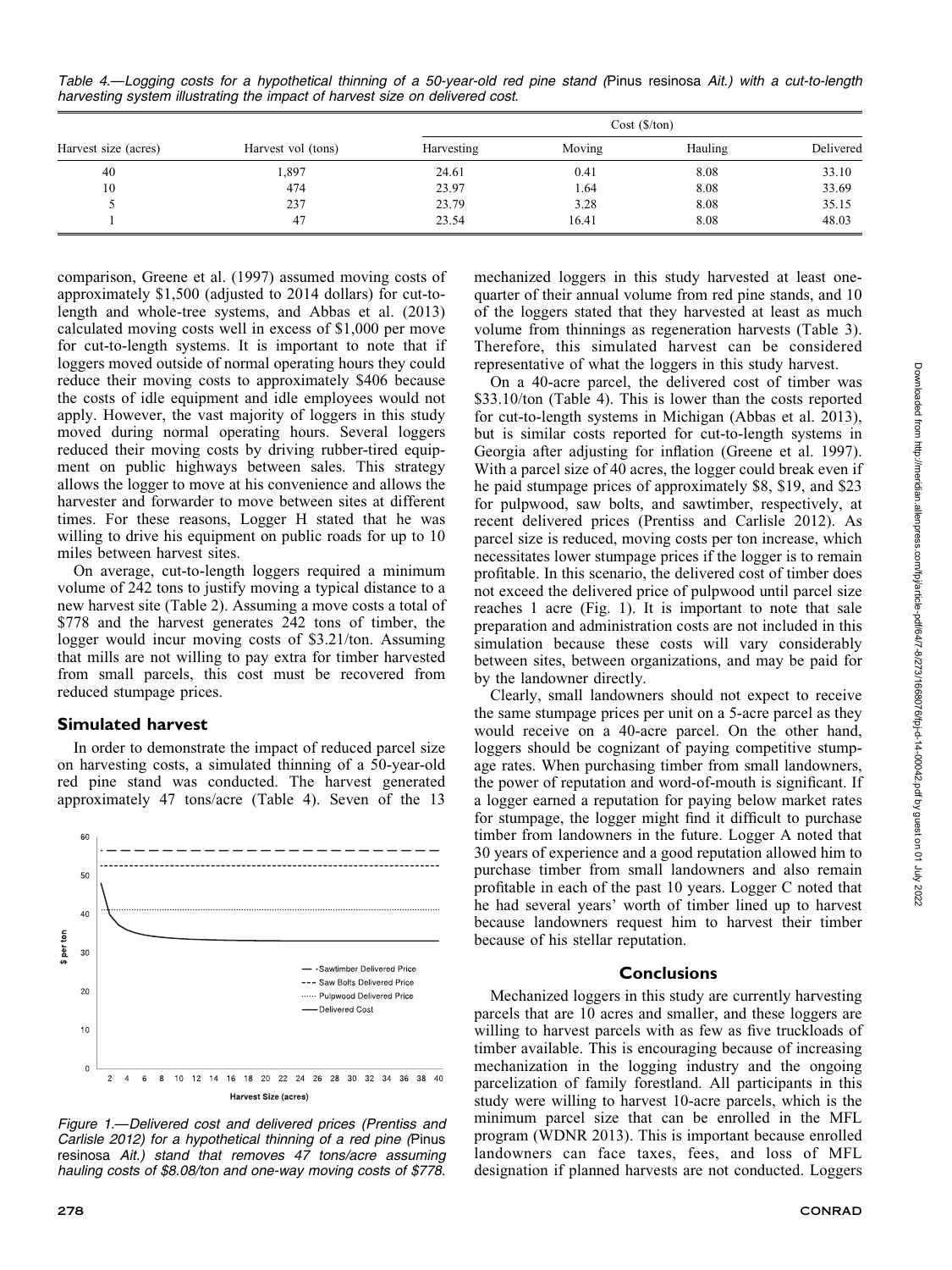in this study were generally pleased with the MFL program, and they suggested that progress had been made in ensuring that planned harvests are operationally feasible.

Loggers in this study used a variety of strategies to remain profitable. First, loggers attempted to keep fixed costs down. Many loggers in this study operated somewhat old equipment, and while it is likely that this equipment is less productive than new equipment, for loggers harvesting small parcels, accepting lower productivity in exchange for reduced fixed costs may be a worthwhile trade. Mechanized loggers in this study reported direct moving costs of just \$406 per move and \$778 when the costs of idle equipment and employees are included, which is lower than previously published estimates (Greene et al. 1997, Abbas et al. 2013). Second, most loggers in this study purchased their own stumpage, which allows them flexibility in the parcels that they choose to harvest and allows them to use strategies such as grouping small sales together and performing customized services such as establishing food plots in exchange for reduced stumpage rates. Third, loggers in this study were able to successfully manage their business relationships. Each logger in this study reported a positive relationship with local mills, and many suggested that their longevity in the business and strong reputation allowed them to purchase timber from family forest landowners at prices that were agreeable to both parties.

Finally, it is important to recognize that when deciding whether to harvest a particular parcel, timber volume and harvest logistics are generally more important to loggers than the number of acres available. However, in terms of policy and long-term wood supply, parcel size matters. Parcel size is used to determine eligibility for programs such as the MFL, and property taxes on forestland are generally levied based on the number of acres owned. Finally, the volume and quality of timber available at rotation age is dependent in part on early-rotation and midrotation silvicultural treatments, which may not be economically feasible on small parcels because of the low per-acre volumes produced. Therefore, it is important that loggers continue to adapt to reduced parcel size to ensure the continued competitiveness of Wisconsin's wood supply chain.

## Acknowledgments

The author gratefully acknowledges the cooperation of Wisconsin loggers that made this study possible. This project was funded by the University of Wisconsin–Stevens Point (UWSP) University Personnel Development Committee. The use of brand or model names is for reader convenience only and does not constitute an endorsement by the author or UWSP.

## Literature Cited

- Abbas, D., R. Handler, D. Dykstra, B. Hartsough, and P. Lautala. 2013. Cost analysis of forest biomass supply chain logistics. J. Forestry 111(4):271–281.
- Adebayo, A. B., H.-S. Han, and L. Johnson. 2007. Productivity and cost of cut-to-length and whole-tree harvesting in a mixed-conifer stand. Forest Prod. J. 57(5):59–69.
- Allred, S., C. Michler, and C. Mycroft. 2011. Midwest logging firm perspectives: Harvesting on increasingly parcelized forestlands. Int. J. Forestry Res. 2011:8 pp.
- Baker, S. A. and W. D. Greene. 2008. Changes in Georgia's logging workforce, 1987–2007. South. J. Appl. Forestry 32(2):60–68.
- Bolding, M. C., S. M. Barrett, J. F. Munsell, and M. C. Groover. 2010.

Characteristics of Virginia's logging businesses in a changing timber market. Forest Prod. J. 60(1):86–93.

- Brinker, R. W., J. Kinard, B. Rummer, and B. Lanford. 2002. Machine rates for selected forest harvesting machines. Circular 296 (revised). Alabama Agricultural Experiment Station, Auburn University, Auburn. 32 pp.
- Butler, B. J. 2008. Family forest owners of the United States, 2006: A technical document supporting the Forest Service 2010 RPA Assessment. General Technical Report NRS-27. USDA Forest Service, Northern Research Station, Newtown Square, Pennsylvania. 72 pp.
- Conrad, J. L., IV, M. C. Bolding, W. M. Aust, and R. L. Smith. 2010. Wood-to-energy expansion, forest ownership changes, and mill closure: Consequences for U.S. South's wood supply chain. Forest Policy Econ. 12:399–406.
- Cubbage, F. 1982. Economies of forest tract size in southern pine harvesting. Research Paper SO-184. USDA Forest Service, Southern Forest Experiment Station, New Orleans. 27 pp.
- Cubbage, F. 1983. Economics of forest tract size: Theory and literature. General Technical Report SO-41. USDA Forest Service, Southern Forest Experiment Station, New Orleans. 21 pp.
- Ek, A. R., S. A. Katovich, M. A. Kilgore, B. J. Palik, A. David, G. Domke, S. Finley, D. A. Goychuck, M. Ostry, and E. K. Zenner. 2006. Red pine management guide: A handbook to red pine management in the north central region. USDA Forest Service North Central Research Station, USDA Forest Service Northeastern State & Private Forestry, and University of Minnesota Department of Forest Resources. 82 pp.
- Greene, W. D., T. G. Harris, Jr., C. E. DeForest, and J. Wang. 1997. Harvesting cost implications of changes in the size of timber sales in Georgia. South. J. Appl. Forestry 21(4):193–198.
- Hansen, T. J. 2008. RPYLD Version 2.0.0 red pine growth and yield model user manual. USDA Forest Service, Northern Research Station, Newtown Square, Pennsylvania. 25 pp.
- Kittredge, D. B., Jr., M. J. Mauri, and E. J. McGuire. 1996. Decreasing woodlot size and the future of timber sales in Massachusetts: When is an operation too small? North. J. Appl. Forestry 13(2):96–101.
- Miyata, E. S. 1980. Determining fixed and operating costs of logging equipment. General Technical Report NC-55. USDA Forest Service, North Central Forest Experiment Station, St. Paul, Minnesota. 16 pp.
- Moldenhauer, M. H. and M. C. Bolding. 2009. Parcelization of South Carolina's private forestland: Loggers' reaction to a growing threat. Forest Prod. J. 59(6):37–43.
- Perry, C. H., V. A. Everson, B. J. Butler, S. J. Croker, S. E. Dahir, A. L. Diss-Torrance, G. M. Domke, D. D. Gormanson, M. A. Hatfield, S. K. Herrick, S. S. Hubbard, T. R. Mace, P. D. Miles, M. D. Nelson, R. B. Rideout, L. T. Sanders, K. M. Stueve, B. T. Wilson, and C. W. Woodall. 2012. Wisconsin's forests, 2009. Resource Bulletin NRS-67. USDA Forest Service, Northern Research Station, Newtown Square, Pennsylvania. 62 pp.
- Prentiss and Carlisle. 2012. Timber Mart North price report: Wisconsin edition. Timber Mart North 18(1):7 pp.
- Rheinberger, S. 2013. LogCost Version 13.1. http://www.fs.usda.gov/ detail/r6/landmanagement/resourcemanagement/?cid=fsbdev2\_027048. Accessed September 19, 2014.
- Rickenbach, M. and T. W. Steele. 2005. Comparing mechanized and non-mechanized logging firms in Wisconsin: Implications for a dynamic ownership and policy environment. Forest Prod. J. 55(11):21–26.
- Rickenbach, M. and T. W. Steele. 2006. Logging firms, nonindustrial private forests, and forest parcelization: Evidence of firm specialization and its impact on sustainable timber supply. Can. J. Forest Res. 36:186–194.
- Rickenbach, M., T. W. Steele, and M. Schira. 2005. Status of the logging sector in Wisconsin and Michigan's upper peninsula. University of Wisconsin Extension, Madison. 40 pp.
- Rickenbach, M. G. and P. H. Gobster. 2003. Stakeholders' perceptions of parcelization in Wisconsin's northwoods. J. Forestry 101(6):18–23.
- Romm, J., R. Tuazon, and C. Washburn. 1987. Relating forestry investment to the characteristics of nonindustrial private forestland owners in Northern California. Forest Sci. 33(1):197–209.
- Row, C. 1978. Economics of tract size in timber growing. J. Forestry 76(9):576–582.